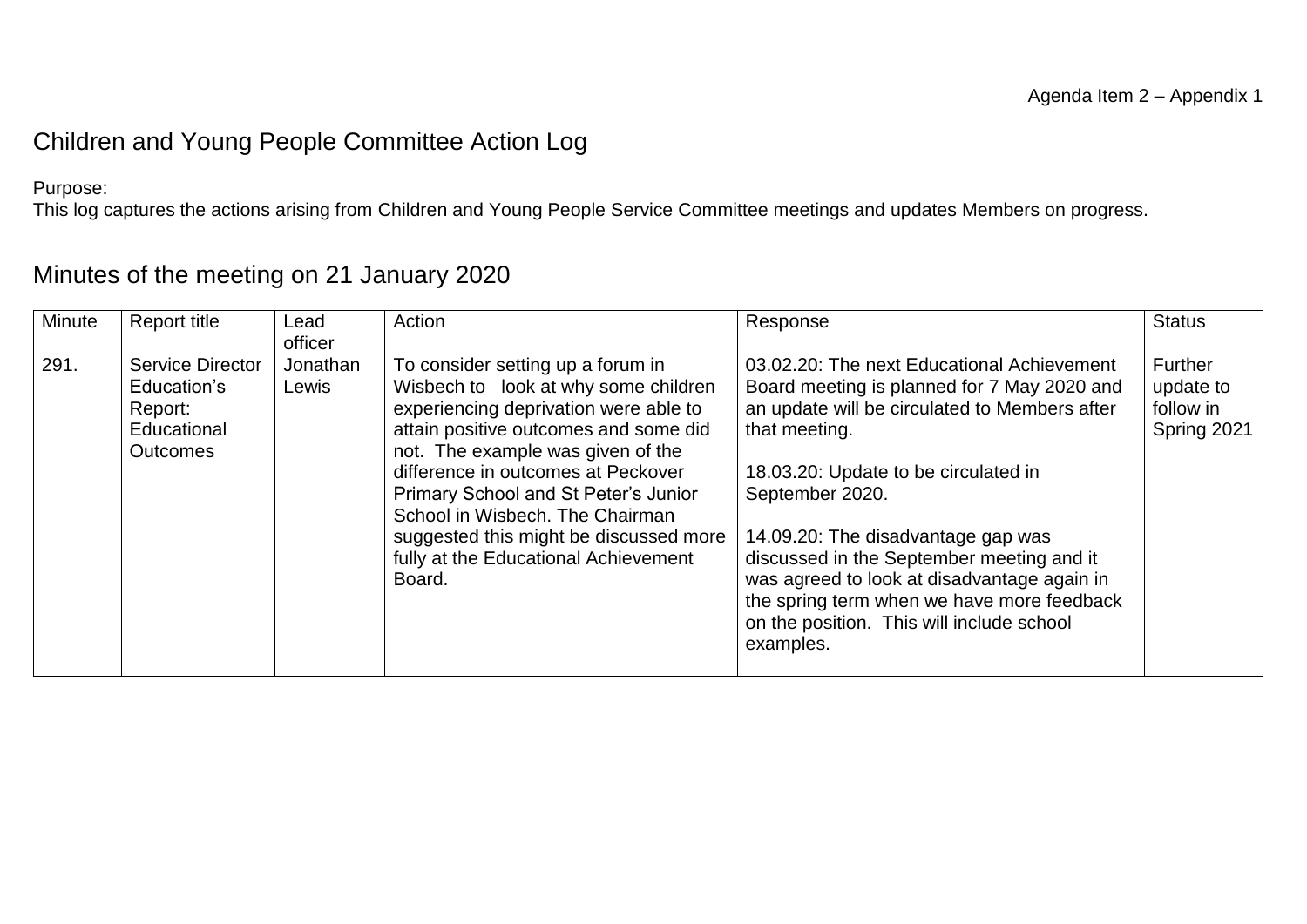### Minutes of the meeting on 7 July 2020

| Minute | <b>Report title</b> | Lead<br>officer        | Action                                                                                                                                                                                                                                                                                                                                                                                                                                                                    | Response                                                                                                                                                                          | <b>Status</b>                   |
|--------|---------------------|------------------------|---------------------------------------------------------------------------------------------------------------------------------------------------------------------------------------------------------------------------------------------------------------------------------------------------------------------------------------------------------------------------------------------------------------------------------------------------------------------------|-----------------------------------------------------------------------------------------------------------------------------------------------------------------------------------|---------------------------------|
|        |                     | Lou<br><b>Williams</b> | Members asked whether the statistics<br>for NEETS in care could be<br>considered against NEETS in the<br>school system in general to see if<br>there were any differences between<br>the two cohorts. The Service Director:<br>Children and Safeguarding agreed to<br>review this as part of the update report<br>to committee on Children in Care Not<br>in Education, Employment or Training:<br>Interim update report on the impact of<br>Covid-19 (Six month Update). | 03.09.20: This information will be included in<br>the Children in Care Not in Education,<br>Employment or Training: Interim six month<br>update report on the impact of Covid-19. | To be<br>reported<br>March 2021 |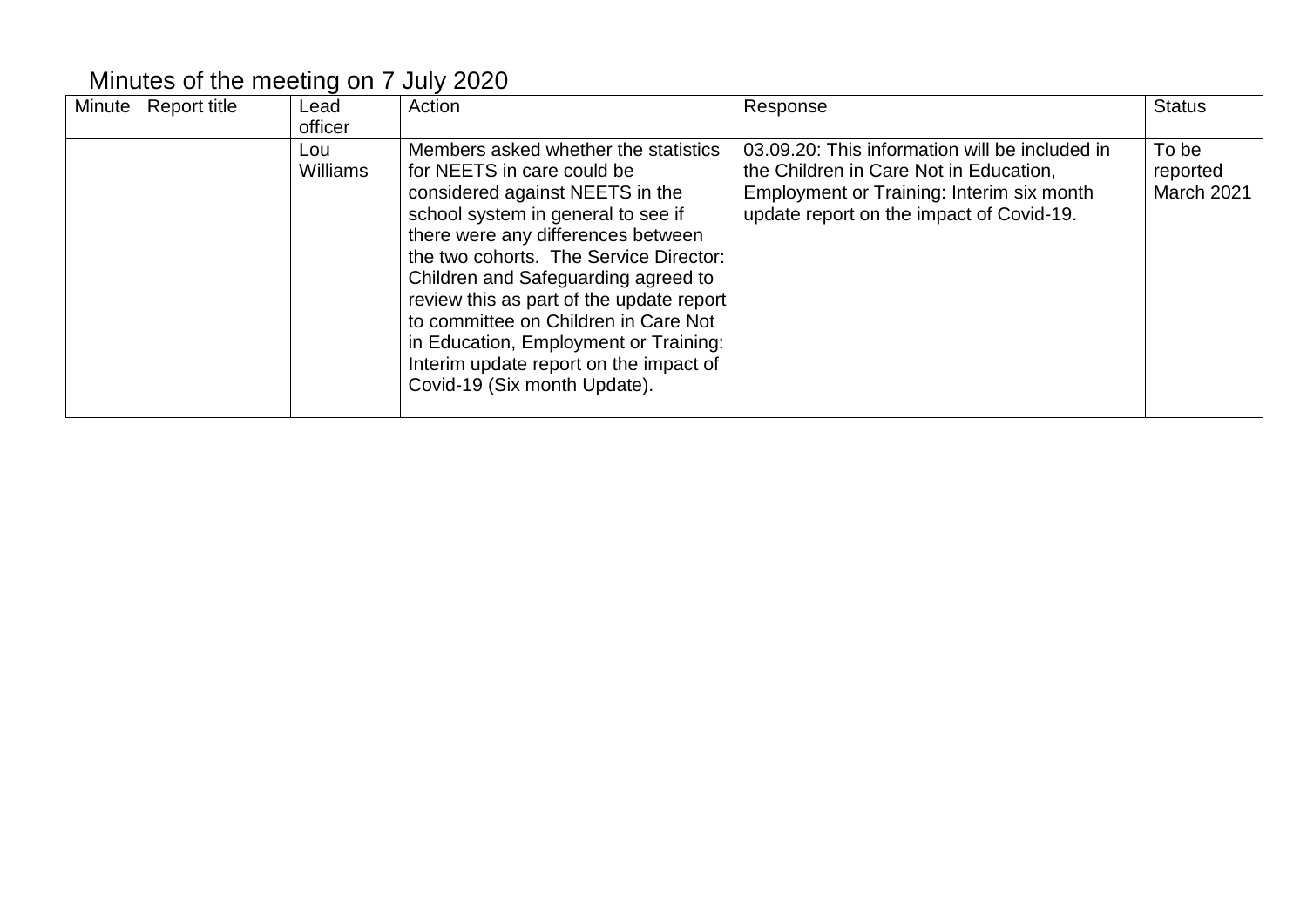# Minutes of the meeting on 15 September 2020

| Minute | <b>Report title</b>                           | Lead officer      | Action                                                                                                                                                                                                                                                                                                                                                                                   | Response                                                                                                                                                                                                                                       | <b>Status</b>                           |
|--------|-----------------------------------------------|-------------------|------------------------------------------------------------------------------------------------------------------------------------------------------------------------------------------------------------------------------------------------------------------------------------------------------------------------------------------------------------------------------------------|------------------------------------------------------------------------------------------------------------------------------------------------------------------------------------------------------------------------------------------------|-----------------------------------------|
| 349.   | Service<br>Director's<br>Report:<br>Education | Jonathan<br>Lewis | Suggested the question about the<br>breadth of Post -16 provision might<br>be included in the report on what<br>synergy existed between the work on<br>young people not in education,<br>employment of training (NEET) being<br>carried out by the Combined<br>Authority with that done by the local<br>authority which had previously been<br>requested from the Combined<br>Authority. | 20.09.20: Further work is underway to review<br>NEET and an update will be provided in a<br>future report.                                                                                                                                     | In progress                             |
|        |                                               | Jonathan<br>Lewis | Asked for more information on the<br>progress on the SEND recovery<br>strategy. The Service Director for<br>Education undertook to bring a report<br>on this to a future meeting when<br>more information was available.                                                                                                                                                                 | 20.09.20: This will be included as part of the<br>November Service Director Report.<br>30.10.20: An update will be provided in the<br>new year to coincide with the wider<br>consultation which will be undertaken on<br>SEND funding changes. | To be<br>reported in<br>the new<br>year |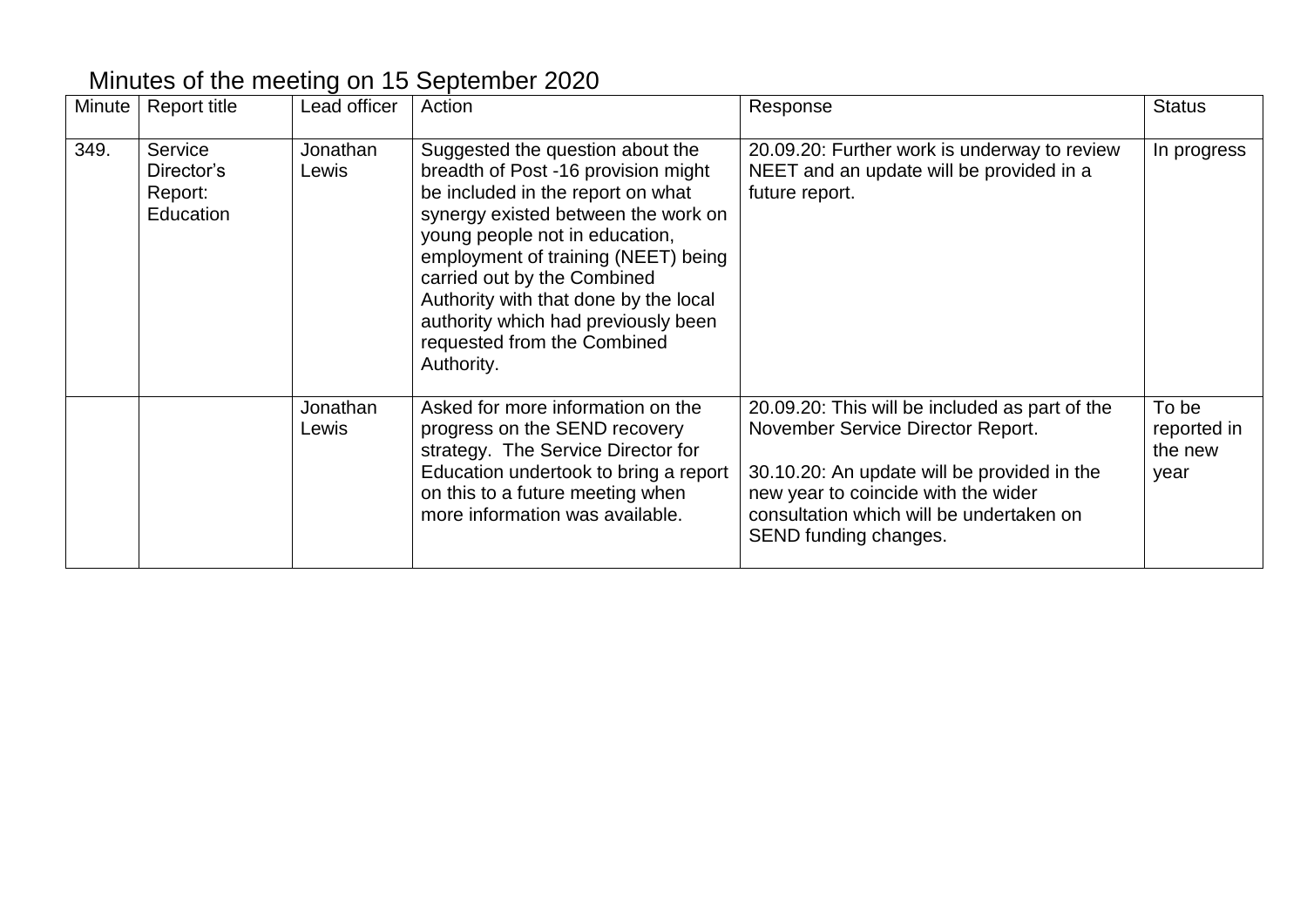# Minutes of the meeting on 6 October 2020

| Minute | Report title                                                                       | Lead<br>officer                      | Action                                                                                                                                                                                                                                                                                                                                                                                                        | Response | <b>Status</b> |
|--------|------------------------------------------------------------------------------------|--------------------------------------|---------------------------------------------------------------------------------------------------------------------------------------------------------------------------------------------------------------------------------------------------------------------------------------------------------------------------------------------------------------------------------------------------------------|----------|---------------|
| 360.   | Corporate<br><b>Parenting Sub-</b><br>Committee<br><b>Annual Report</b><br>2019/20 | Lou<br>Williams/<br>Nicola<br>Curley | The Service Director for Children<br>and Safeguarding suggested that a<br>summary of how children in care and<br>care leavers' emotional and mental<br>health needs were being met outside<br>of acute child and adolescent mental<br>health services (CAMHS) could be<br>included in a future Service<br>Director's report, with a fuller report<br>going first to the Corporate Parenting<br>Sub-Committee. |          |               |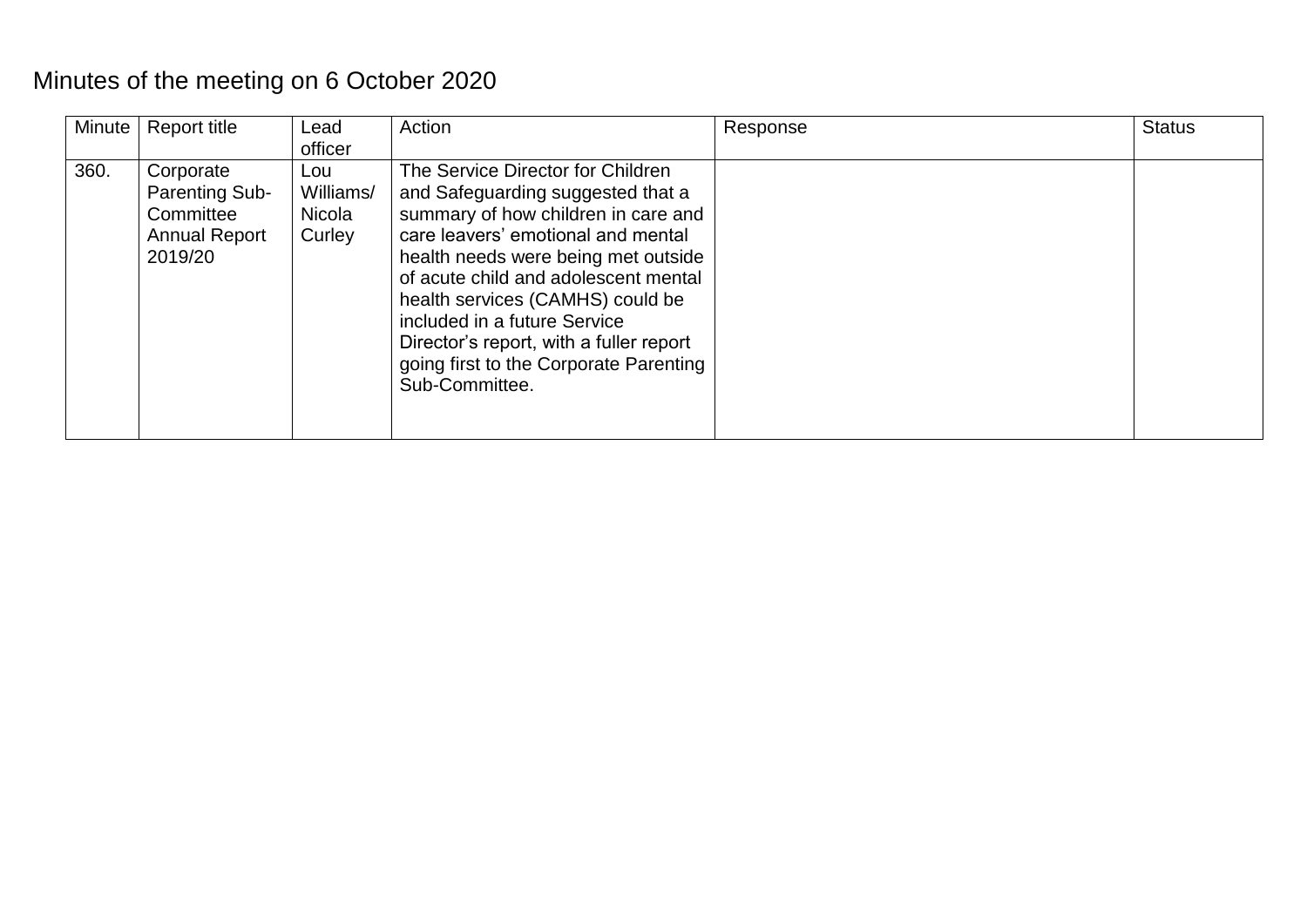| Minute | Report title | Lead<br>officer | Action                                                                                                                                                                                                                                                                                         | Response                                                                                                            | <b>Status</b>                   |
|--------|--------------|-----------------|------------------------------------------------------------------------------------------------------------------------------------------------------------------------------------------------------------------------------------------------------------------------------------------------|---------------------------------------------------------------------------------------------------------------------|---------------------------------|
|        |              | Lou<br>Williams | The Service Director for Children<br>and Safeguarding stated that there<br>was specific work done around<br>vulnerable groups in addition to<br>Adrian Chapman's wider work on<br>young people who were NEET. An<br>update on this could be included in<br>a future Service Director's report. | 08.01.21: This will be included in the Service<br>Director for Children and Safeguarding's report in<br>March 2021. | To be<br>reported<br>March 2021 |

### Minutes of the meeting on 10 November 2020

| <b>Minute</b> | Report title                                                                              | Lead officer                         | Action                                                                                                                                    | Response                                                                                             | <b>Status</b>                                              |
|---------------|-------------------------------------------------------------------------------------------|--------------------------------------|-------------------------------------------------------------------------------------------------------------------------------------------|------------------------------------------------------------------------------------------------------|------------------------------------------------------------|
| 371.          | Early Help,<br>Older Children<br>and Vulnerable<br>Adolescents<br>Strategy<br>Development | Lou<br>Williams/<br>Nicola<br>Curley | To circulate the ISOS report and<br>arrange a workshop with ISOS for<br>committee members. This may be<br>opened up to other councillors. | 08.01.21: The ISOS report will be circulated when<br>available and the workshop arranged after that. | On hold<br>pending<br>circulation<br>of the ISOS<br>report |

### Minutes of the Meeting on 1 December 2020

| Minute | Report title       | Lead     | Action                             | Response | <b>Status</b> |
|--------|--------------------|----------|------------------------------------|----------|---------------|
|        |                    | officer  |                                    |          |               |
|        | <b>Winter Fund</b> | Jonathan | To take a report on School Holiday |          | On hold       |
|        | and Tackling       | Lewis    | Clubs to the January meeting,      |          |               |
|        | Food and Fuel      |          | subject to relevant Government     |          |               |
|        | Poverty            |          | announcements.                     |          |               |
|        |                    |          |                                    |          |               |